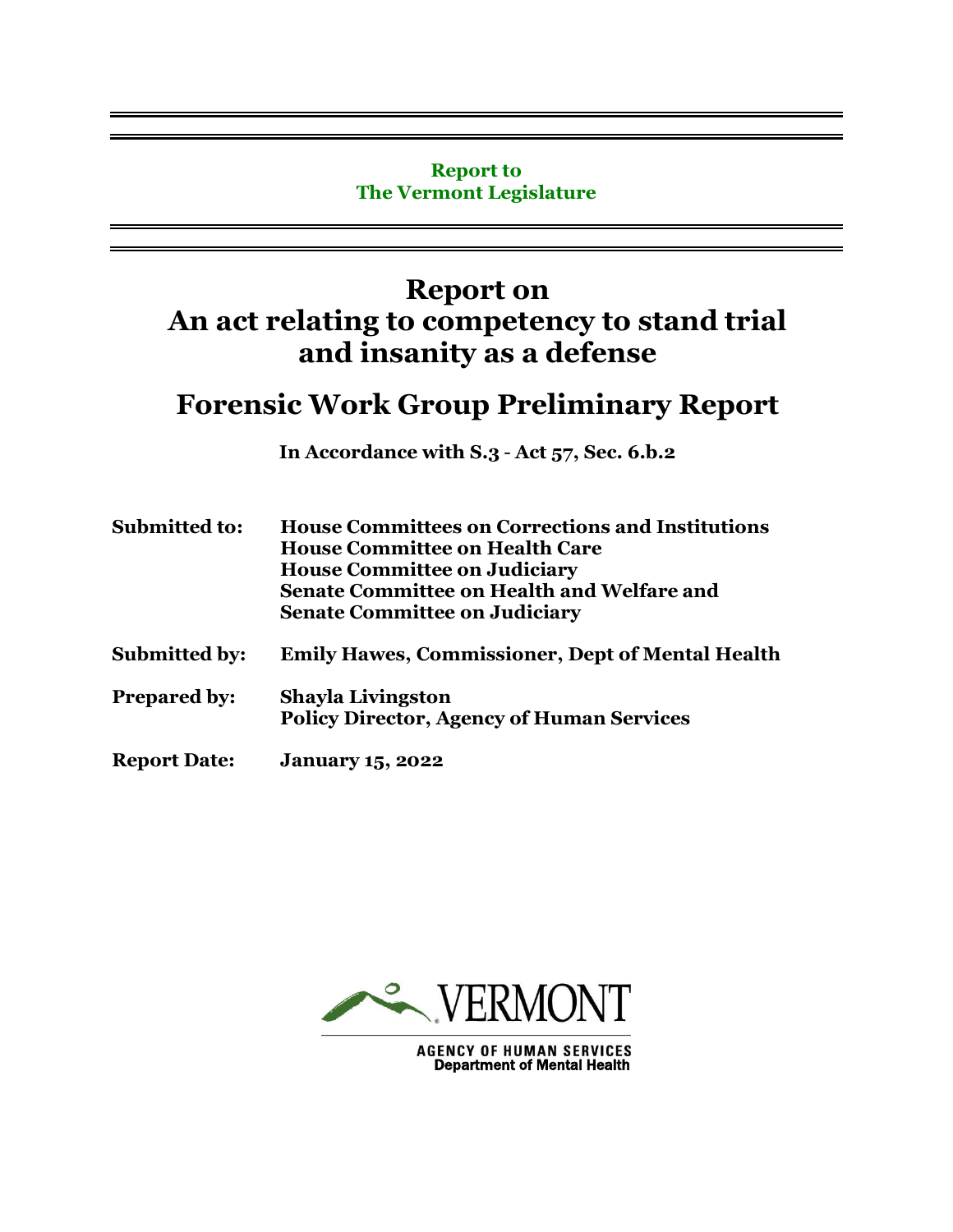### Legislative Charge

A.057 S.003 Sec. 6 (b) (2) 2021 Forensic Work Group- Preliminary Report *On or before January 15, 2022, the Department shall submit a preliminary report to the House Committees on Corrections and Institutions, on Health Care, and on Judiciary and to the Senate Committees on Health and Welfare and on Judiciary summarizing the work completed pursuant to subdivision (1) of this subsection to date, except with regard to the work completed pursuant to subdivision (1)(G).*

*Any gaps in the current mental health and criminal justice system structure related to individuals incompetent to stand trial or who are adjudicated not guilty by reason of insanity; (B) opportunities to:*

*(i) improve public safety and address the treatment needs for individuals incompetent to stand trial or who are adjudicated not guilty by reason of insanity;*

*(ii) consider the importance of victims' rights in the forensic care process; Opportunities regarding victims' rights*

*(C) competency restoration models used in other states, including both models that do not rely on involuntary medication to restore competency and how cases where competency is not restored are addressed;*

*(D) models used in other states to determine public safety risks and the means used to address such risks, including guilty but mentally ill verdicts in criminal cases;*

*(E) due process requirements for defendants held without adjudication of a crime and presumed innocent;*

*(F) processes regarding other mental conditions affecting competence or sanity, including intellectual disabilities, traumatic brain injury, and dementia;*

## STATUS UPDATE

This is the preliminary report summarizing the work completed by the Forensic Care Working Group (workgroup) to date. The workgroup met five times:

- July 15: Overview of Legislative charge and existing system of care
- September 23: Gaps in the mental health and criminal justice systems for individuals incompetent to stand trial or adjudicated not guilty by reason of insanity; treatment needs, public safety and victim's rights
- October 21: Competency restoration models from other states; how cases in which competency is not restored are addressed; use of involuntary medication; how other states determine and address public safety risks, how guilty but mentally ill verdicts are handled
- November 18: Review due process requirements for defendants held without adjudication of a crime and presumed innocent; review processes regarding other mental conditions affecting competence or sanity, including intellectual disabilities, traumatic brain injury and dementia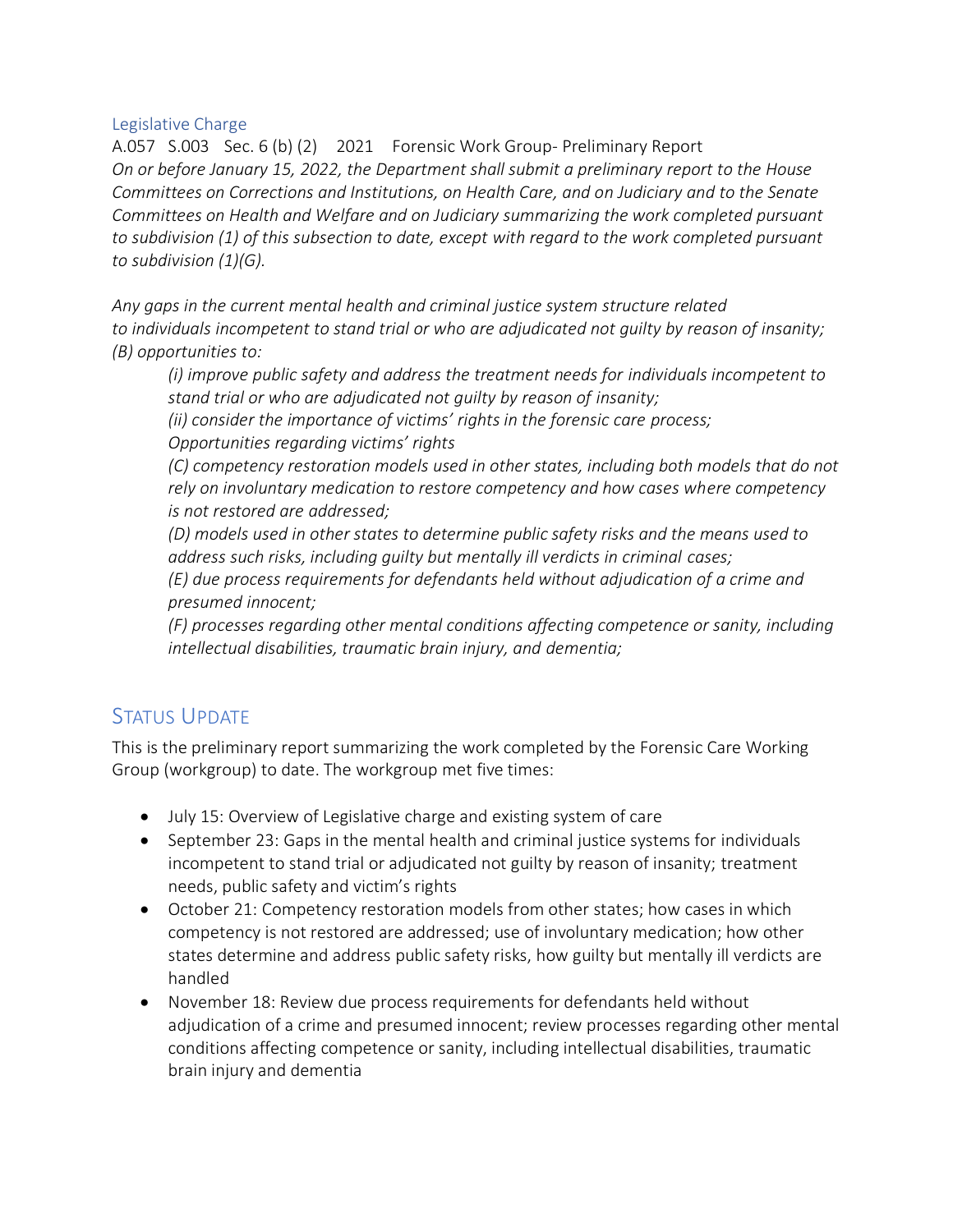• December 9: Act 248, Traumatic Brain Injury, dementia and guardianship; review material on competency restoration, diversion programming and forensic facility; identify priorities

The workgroup has focused on information gathering and general discussion, and has settled on the following recommendations to guide further discussion:

1. Diversion Programs

i. Identify effective diversion programs that might work and the groups those programs would be available to.

Note: some members of the workgroup stated a

desire for Vermont to stop "siloing" mental health and DD/TBI.

ii. Consider creation of a more formalized "probation/parole" like model, but assure it is person-centered and treatment focused while at the same time assuring community safety and considering victim rights.

iii. Develop a formal program to help people who have been found incompetent to stand trial transition to the hospital setting and then the community setting.

iv. Develop diversion for people who have been found incompetent to stand trial and who do not need a hospital level of care, like a mental health court.

v. Consider the [Sequential Intercept Model](https://www.samhsa.gov/criminal-juvenile-justice/sim-overview) to divert to outpatient care.

vi. Consider community settings for monitoring specialized treatment for individuals that have been found insane and no longer meet hospital level criteria.

- vii. Provide more funding and oversight.
- 2. Competency Restoration/Forensic Facility:

i. A fundamental question remaining for the workgroup to consider is for whom both is who these programs apply.

ii. Consider a restoration of providence program, both hospital and communitybased.

1. The least restrictive alternative is a core value.

iii. Consider a forensic hospital to close the gap between clinical needs and those with competency and insanity assessment needs, and potentially for restoration.

- iv. Consider the various populations that could be served by such a facility.
- v. Consider staffing and cost.
- vi. Assure programs and services are person-centered and treatment focused while assuring community safety and considering victim rights.

To effectively respond to the above recommendations, the group identified two key areas to address over the coming months: diversion programs and competency restoration/ forensic facilities. The discussion on each of these areas to date has provided the members a baseline of knowledge upon which they can expand to create a forum for deeper discussion, analysis, common understanding and an ability to articulate potential recommendations.

Some of the initial topic areas, such as those touching DAIL or ADAP, may be best led by additional stakeholders with more subject matter expertise and/or experience.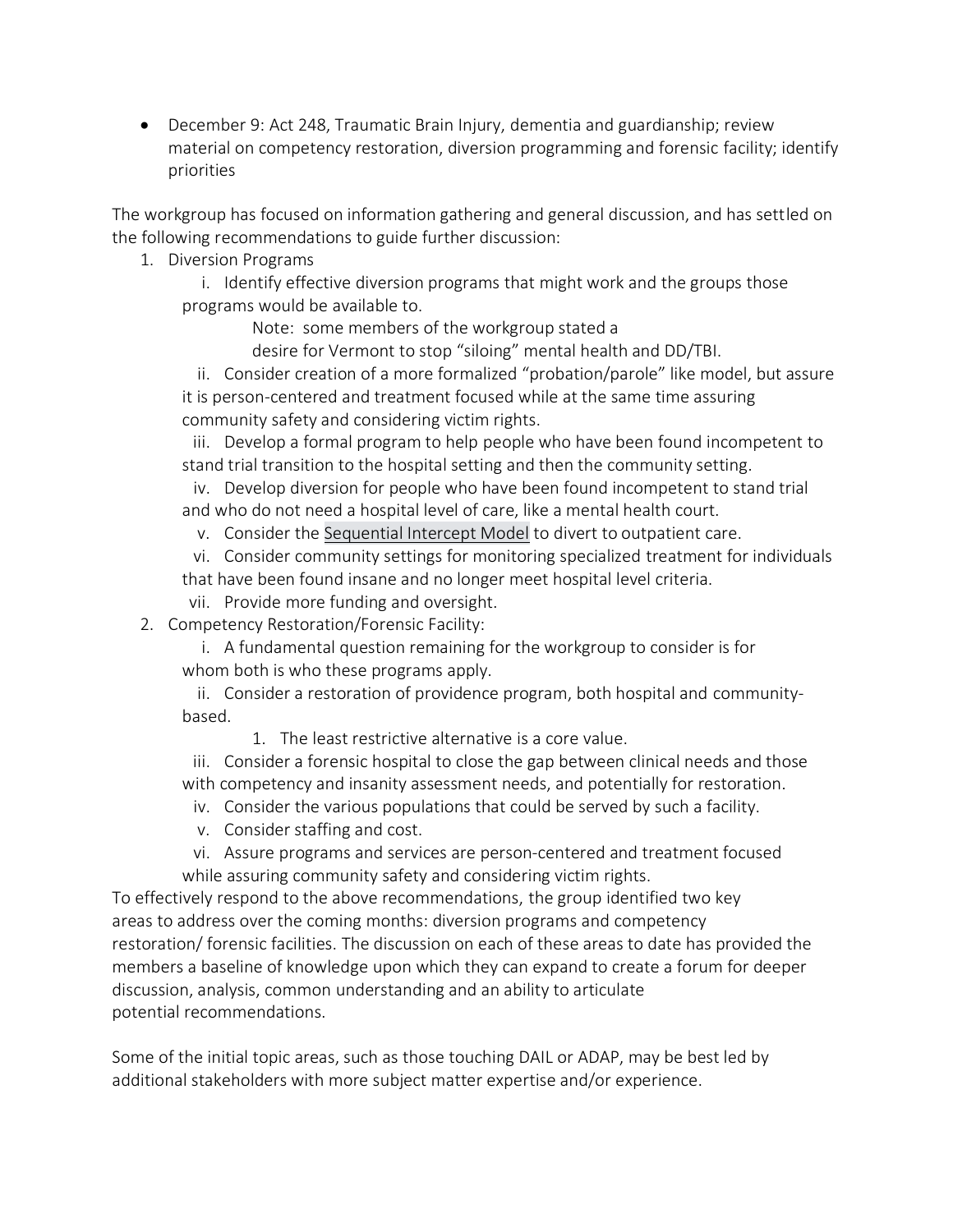### Outside Expertise

The Legislature provided funding for outside expertise. The Department issued a request for proposals (RFP 69 for forensic consulting ran from 6/21/2022-7/30/2022, and RFP 73 for forensic consulting ran from 9/3/2021- 10/15/2021) and received no responses. Speakers at these meetings have included:

- Alex Lehning, Executive Director, Vermont Cooperative for Practice Improvement & Innovation (VCPI), [Creating Community & Change in Collaboration](https://mentalhealth.vermont.gov/sites/mhnew/files/documents/AboutUs/Committees/FWG/VCPI_Forensic_WG_Community_07152021.pdf)
- Karen Barber, General Counsel, Department of Mental Health, Overview of the System of Care
- $-$  Matt Viens, Assistant Attorney General, Department of Mental Health, Overview of the System of Care; [A Review of the Flowchart for Criminal Cases](https://mentalhealth.vermont.gov/sites/mhnew/files/documents/AboutUs/Committees/FWG/Forensic_Working_Group_Notes_9-23-21.pdf)
- Michael A. Norko, MD, MAR, [Connecticut's Forensic System of Care](https://mentalhealth.vermont.gov/sites/mhnew/files/documents/AboutUs/Committees/FWG/Forensic_Working_Group_Notes_10-21-21.pdf)
- [Colorado's](file://///ahs.state.vt.us/ahsfiles/dmh/share/Legislature/2021-2022%20Legislative%20Session/2022/Legislative%20Reports/Act%2057%20Forensic%20Reports/%09https:/leg.colorado.gov/sites/default/files/documents/2019A/bills/2019a_223_enr.pdf) Forensic System of Care
- Jack McCullough, Director, Mental Health Law Project
- ⎯ [Competence to Stand Trial & Restoration](https://www.youtube.com/watch?v=ws8on9zdYzs)
- DAIL staff presented on Act 248, Dementia, Guardianship and TBI in December.